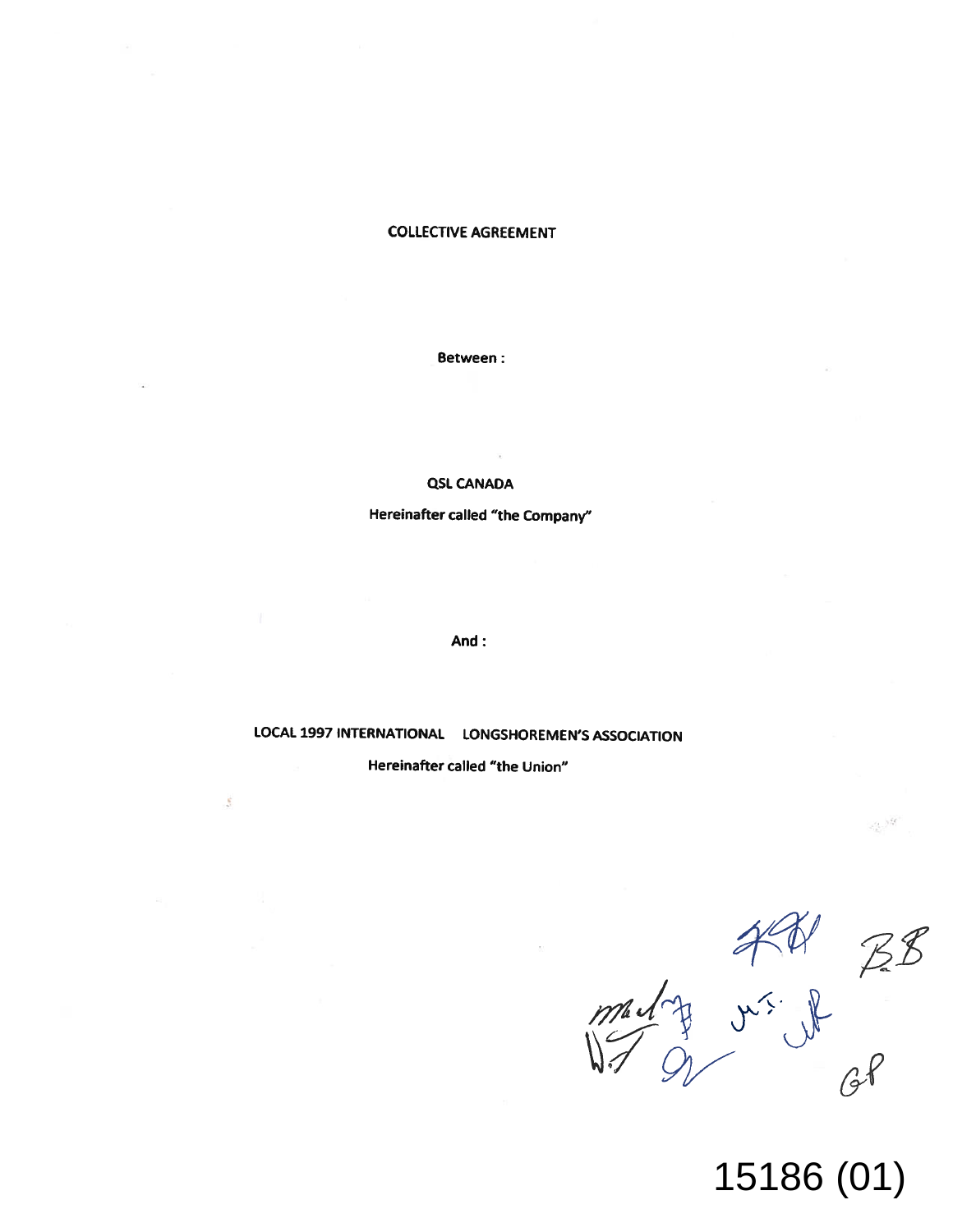**QSL-Canada and ILA, local 1997 2021-2025 Collective agreement**

#### **ARTICLE I**

#### **PURPOSE**

- **1.01 The general purpose of this agreement is to establish satisfactory relations between the Company and the Union, and to provide machinery for the prompt disposition of grievances and to establish satisfactory working conditions,hours of work,and wages for all employees who are subject to the provisions of this agreement. The Company and the Union recognize that the terms of the collective agreement should contribute to operate successfully, ensure the sustainability and the growth of the Oshawa operations.**
- **1.02 This agreement shall apply only to employees while engaged in the handling of cargo discharged from or loaded on vessels at the Port of Oshawa,as well as the loading and unloading of trucks and railcars.**

#### **ARTICLE II**

### **RECOGNITION**

- **2.01 The Company recognizes the Union as the exclusive bargaining agent for all their employees employed at the Port of Oshawa, excluding superintendents, watchmen, clerical staff,and other employed in the Company's office(s).**
- **2.02 The Company agrees that it will not discriminate against any employee by reason of his union activities;however, it is understood and agreed that General foreman will not be appointed or selected to act as <sup>a</sup> member of the Grievance Committee, and if they are then the Company shall have the right to displace them as General foremen.**
- **2.03 The Company shall agree that the General Foreman and Walking Boss/Walking Bosses employed by it shall be selected from among the members of the Union and the Company shall agree that their terms and conditions of employment are covered by this agreement.**

#### **ARTICLE III**

#### **RELATIONSHIP**

**Management recognizes the right of the Union to name or choose a President and Business Agent and shall agree to recognize each of these persons for the purpose of<br>this agreement.<br>** $\frac{1}{2}$ **<br>** $\frac{1}{2}$ **<br>** $\frac{1}{2}$ **<br>** $\frac{1}{2}$ **this agreement. 3.01**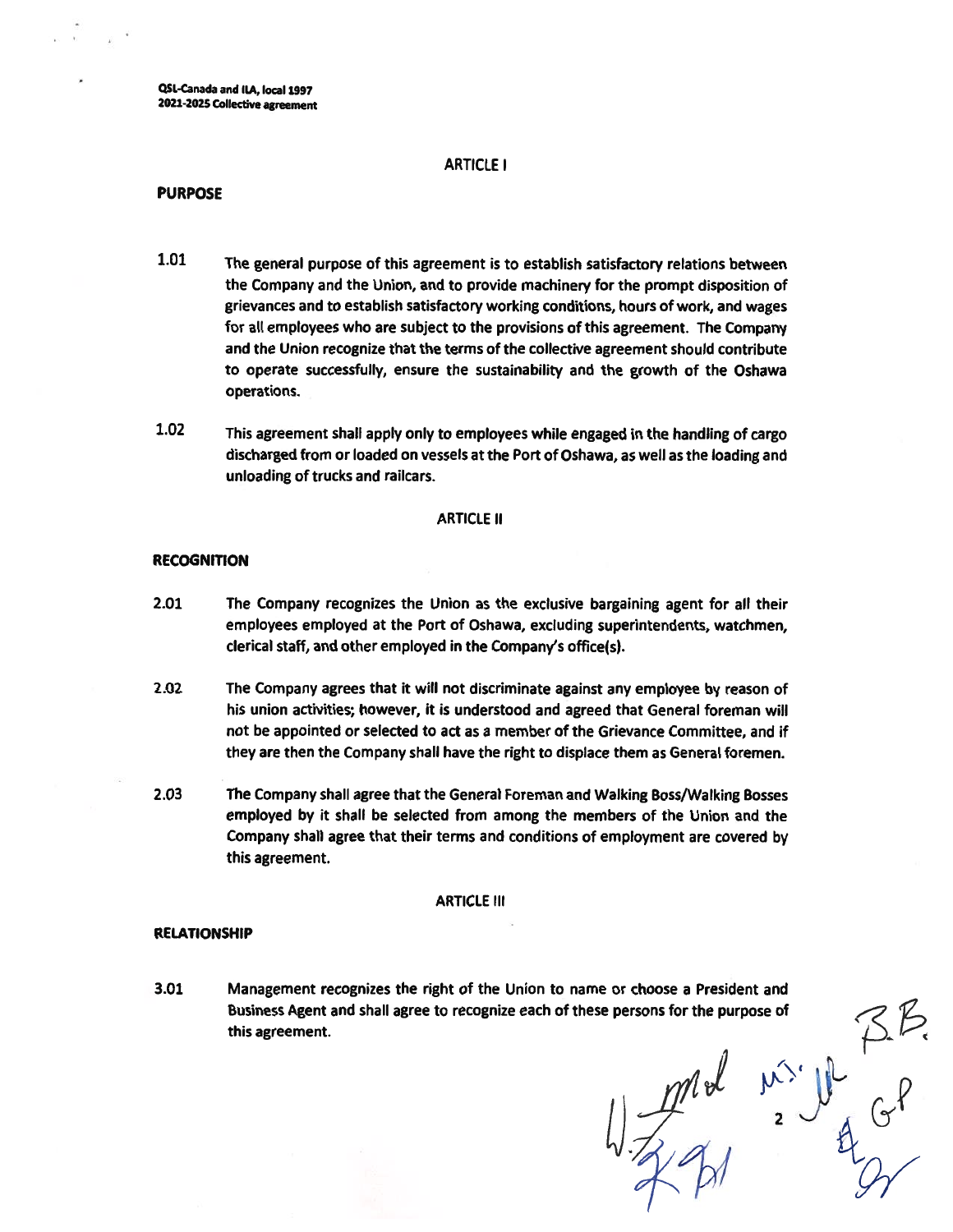**QS(.-Canada and ILA,local 1997 <sup>2021</sup>-2025 Collective agreement**

- **At the opening of each operating season, or any other time, should it become necessary the Company and the Union shall discuss the number of gangs, (herein referred to as gangs) expected to be necessary to handle the normal operations during the season. At that time, the Union shall select persons from the Union membership for Walking Boss/Bosses and Hatch Tender positions. 3.02**
- **3.03 A Hatch tender shall be named for each hold.**
- **The General Foreman, Walking Boss/Walking Bosses and the Head Checker shall be paid an hourly premium in excess of the established base rates for Longshoremen. Such rates are outlined in Appendix III.of this agreement. 3.05**
- **The Company shall inform the Union according to the provisions of this agreement as to the number of gangs or labour required by it from time to time. So that Union members will get preference the Union shall dispatch the Regular Gangs according to the requirements of the Company. 3.06**
- **If the normal complement of gangs is not sufficient to handle the port'<sup>s</sup> normal business, then <sup>a</sup> meeting between the Company and the Union can be called at any time. 3.07**
- **When at any time gangs are short of the number of employees required,the Hatch Tender of such gangs shall inform the General Foreman or Walking Boss and they shall obtain additional employees from the Union. If no Union members are available from the list in Appendix <sup>I</sup>,then the gang shall be brought to full strength with nonunion employees. 3.08**
- **In the event that <sup>a</sup> General Foreman is discharged or quitsor is not available for work,** his place will be taken by the Walking boss or, if neither of them is available, then the **Union shall name <sup>a</sup> new General foreman in his place from <sup>a</sup> list approved by the Company. 3.09**
- **3.10 When ordering gangs, the Company and the Union shall discuss the gangs required when the type of operation requires special experience, and the gangs so named shall be supplied.**
- **Employees who are formed into regular gangs will at all times report for work when their gangs are called out. If any employee is unable to report for work due to illness or any other cause, he will be required to inform dispatch in sufficient time so that <sup>a</sup> replacement may be informed to report for work. 3.11**

 $\frac{1}{\sqrt{1+2\gamma}}$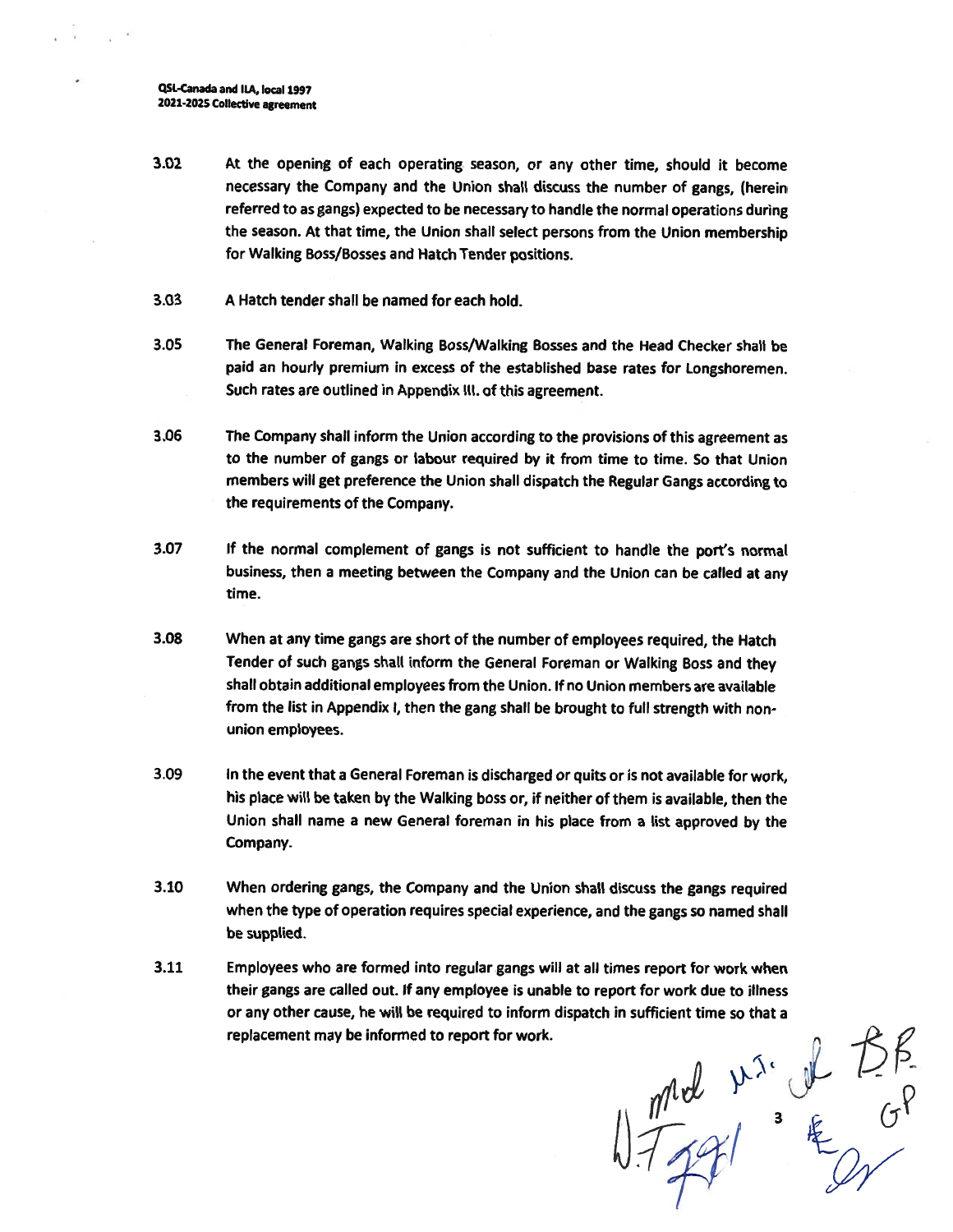**QSL-Canada and <sup>I</sup>LA,local 1997 2021-2025 Collective agreement**

- **3.12 The Company and its employees are bound by the laws and regulations of the Canada labour code and all its regulations including those covering equipment and gear, to ensure safety and productivity.**
- **3.13 Qualification**

**The Company trains and confirms employees on the qualifications.**

## **ARTICLE IV**

**4.01 All vessels will be manned per cargo involved.**

### **ARTICLE V**

#### **HOURS OF SERVICE**

- **5.01**
- **<sup>a</sup>) For the purpose of this agreement: The Company determines the appropriate work schedule based onoperational needs among the following options:**

| <b>Regular work periods</b> | Starts at 7:00 am              |
|-----------------------------|--------------------------------|
|                             | Work time: 7:00 am to 11:00 am |
|                             | Mealtime: 11:00 am to 11:30 am |
|                             | Work time: 11:30 am to 3:30 pm |
|                             | Mealtime: 3:30 pm to 4:00 pm   |
|                             | Work time: 4:00 pm to 8:00 pm  |
| <b>Evening shift</b>        | Starts at 3:00 pm              |
|                             | Work time: 3:00 pm to 7:00 pm  |
|                             | Mealtime: 7:00 pm to 7:30 pm   |
|                             | Work time: 7:30 pm to 11:30 pm |
| <b>Bulk 12 hours shifts</b> | Starts at 7:00 am              |
|                             | Work time: 7:00 am to 11:00 am |
|                             | Mealtime: 11:00 am to 11:30 am |
|                             | Work time: 11:30 am to 3:30 pm |
|                             | Mealtime: 3:30 pm to 4:00 pm   |
|                             | Work time: 4:00 pm to 7:00 pm  |
|                             | Work time: 7:00 pm to 11:00 pm |
|                             | Mealtime: 11:00 pm to 11:30 pm |
|                             | Work time: 11:30 pm to 3:30 am |
|                             | Mealtime: 3:30 am to 4:00 am   |
|                             | Work time: 4:00 am to 7:00 am  |

**<sup>b</sup>) Grain-<sup>3</sup> shifts-<sup>8</sup> hours (Continuous operations):**

 $17721 + 67$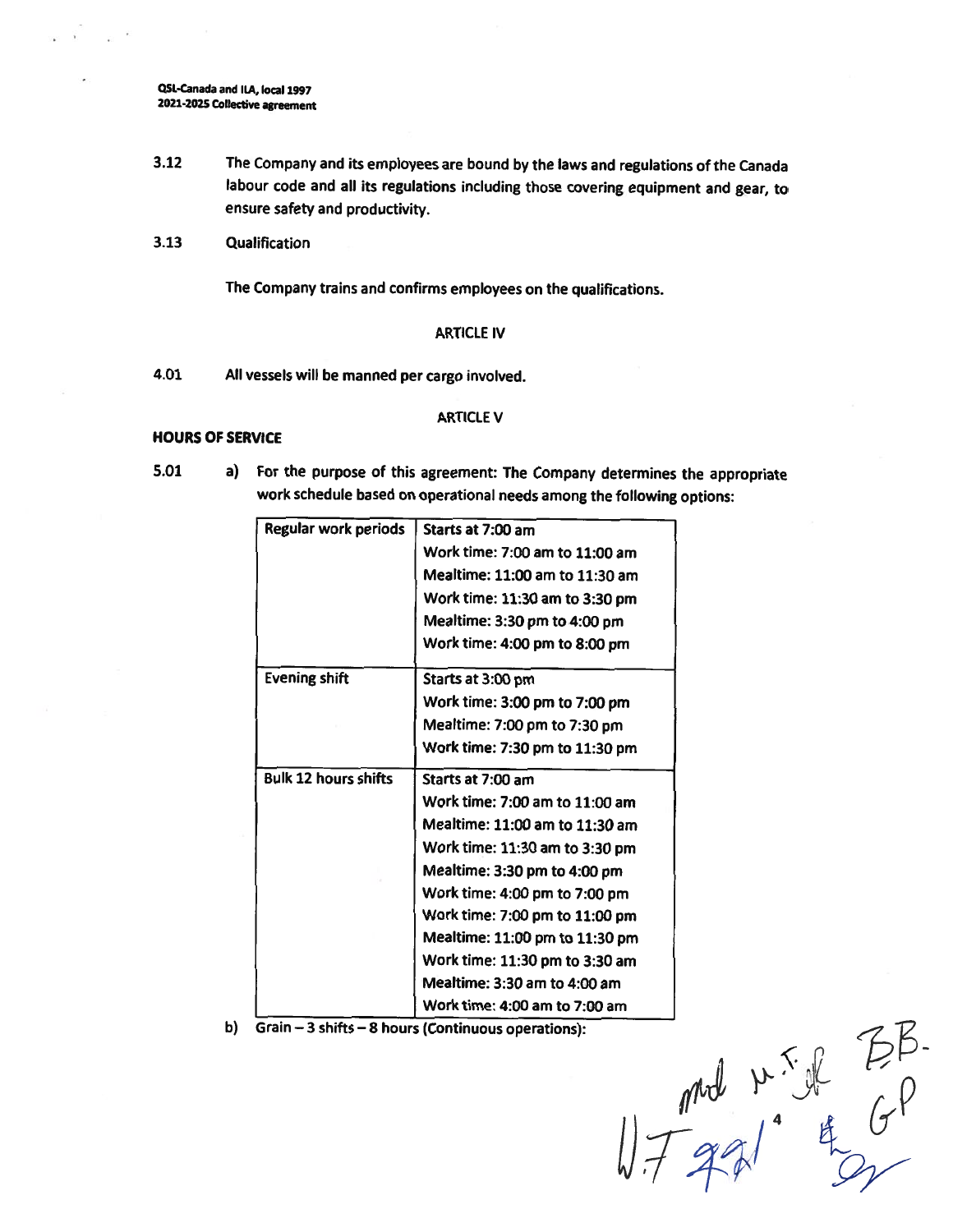**QSL-Canada and ILA, local 1997 2021\*2025 Collective agreement**

| Day shift                |  |
|--------------------------|--|
| From 7:00 am to 3:00 pm  |  |
| <b>Evening shift</b>     |  |
| From 3:00 pm to 11:00 pm |  |
| <b>Night shift</b>       |  |
| From 11:00 pm to 7:00 am |  |

**Replacement during <sup>a</sup> shift must occur at the place of work, simultaneously, between employees.**

**The grain operations can start at any time of the day.**

**An 8-hour shift can be broken in 4-hour periods.**

**Employees will be paid as per article 6.03 a).**

- **c) Upon the implementationof <sup>a</sup> time management system,employees will register the beginning and the end of each work shift.**
- **5.02 It is agreed that work normally terminates at the end of a shift but at the company's request work shall continue to as late as agreed upon between the Company and Union. However, in the event the Company requires to work past twelve hours (up to a maximum of 16 hours) the rate of pay shall be as per Appendix III.**
- **During the term of this agreement, the Company and Union shall agree that all rates of pay shall be in accordance with Appendix III. of this agreement. 5.03**
- **MEAL HOURS: 5.04**

**Meal hours are set according to the applicable work schedule as per article 5.01. Employees required to work through any of the above meal hours shall be paid the duration of the scheduled mealtime as per Appendix III.**

- **5.05 When employees or gangs have worked past the hour,they shall be paid for the hour.**
- **5.06 Statutory holidays**
	- **a) The rate of pay for all hours worked on the following holidays or their day of observance shall be in accordance with Appendix III. of this agreement.**

**Family Day New year's Day Good Friday Victoria Day**

**Civic Holiday Labour Day Thanksgiving Day Canada Day**

 $NTAM = \frac{1}{2}GP$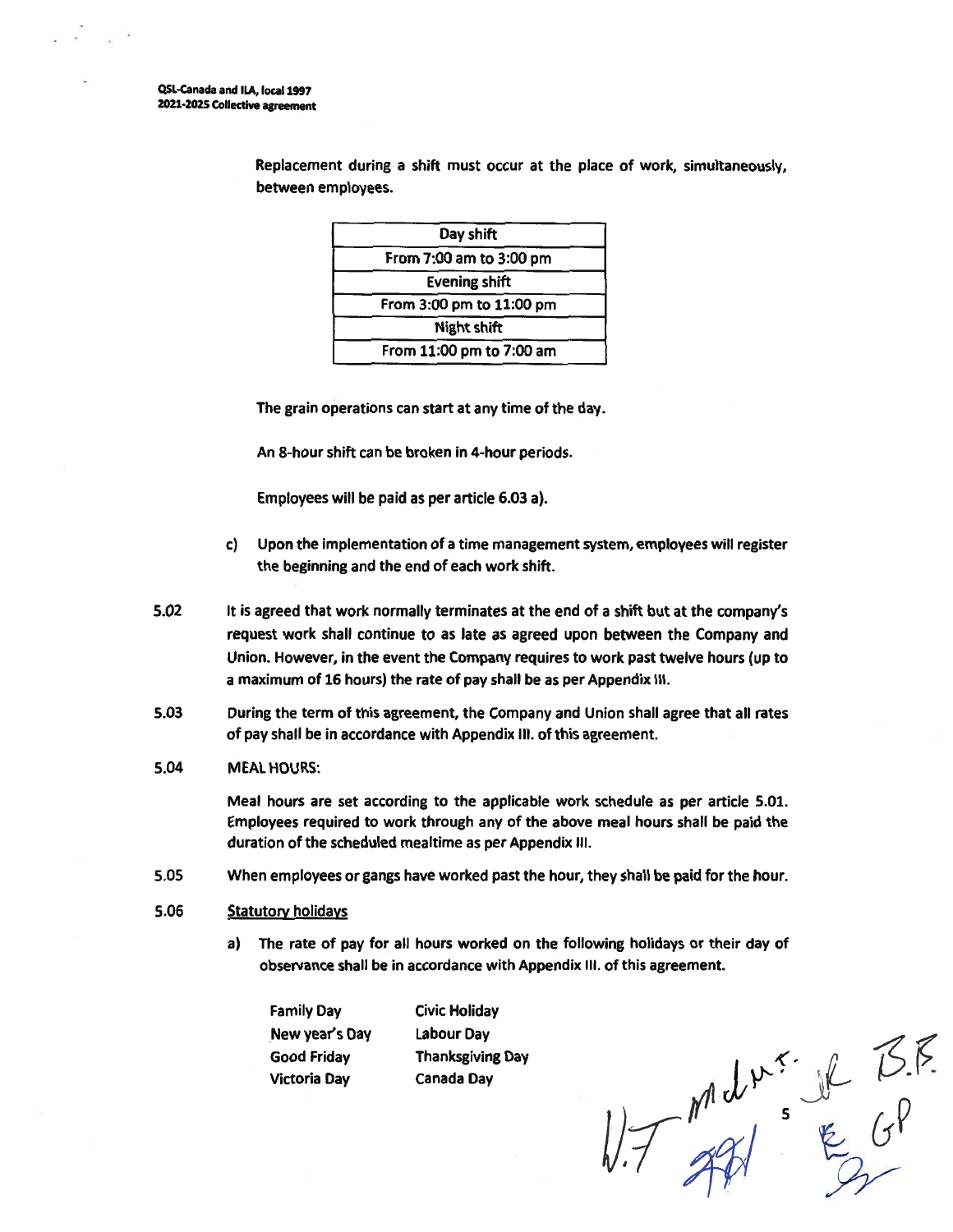**QSl-Canada and IIA,local1997 2021-2025 Collective agreement**

# **Remembrance Day Christmas Day Boxing Day**

**And any holidays designated by the Federal Government.**

**b) The Company agrees to pay all employees 4% of their gross weekly earning in lieu of statutory holidays.**

# **Vacation benefits 5.07**

- **a) The Company shall pay each Union Member employed by it 11% of the employee's gross annual earnings from the Company as vacation benefits in each calendar year.**
- **b) Union Members shall inform the Company of their preference between:**
	- **i. Weekly payment of vacation benefits. In such circumstances, pay shall be prorated and income tax deducted weekly and shown on employees' pay cheque.**
	- **ii. 2 vacation pays paid (less applicable deductions) to the Union Member the first pay day of July and the first pay day of December.**

#### **Pension and Welfare 5.08**

- **a) The Company shall pay to the Trustees of the I.L.A. Local 1997 Pension & Welfare Fund 12,50 \$ per work hours performed by the employees listed in Appendix I.**
- **b) The Company shall pay to the I.L.A. Local 1997,7,30 \$ per work hours performed by employees not listed in Appendix I.**
- **Itis understood that all contributions made by the Company in accordance with Article 5.08 above shall be for the exclusive benefit of union members and the I.L.A. Local involved agree to save the Company harmless from any claim which may arise with respect to such contributions made for hours worked by non-union individuals. 5.09**
- **The Company agrees to pay 36 000 \$ annually in quarterly payments to the Union for the dispatching of all labour upon receipt of an invoice. 5.10**

# **ARTICLE VI**

# **CALL HOURS AND DISPATCH PROCESS**

**a) Call hours shall be placed by the Company to the Business Agent within the in article 6.01. 6.01**

timelines listed below which depends on to the selected work schedule as defined<br>in article 6.01.<br> $\sqrt{\frac{M(V)}{1 + M(V)}}$  6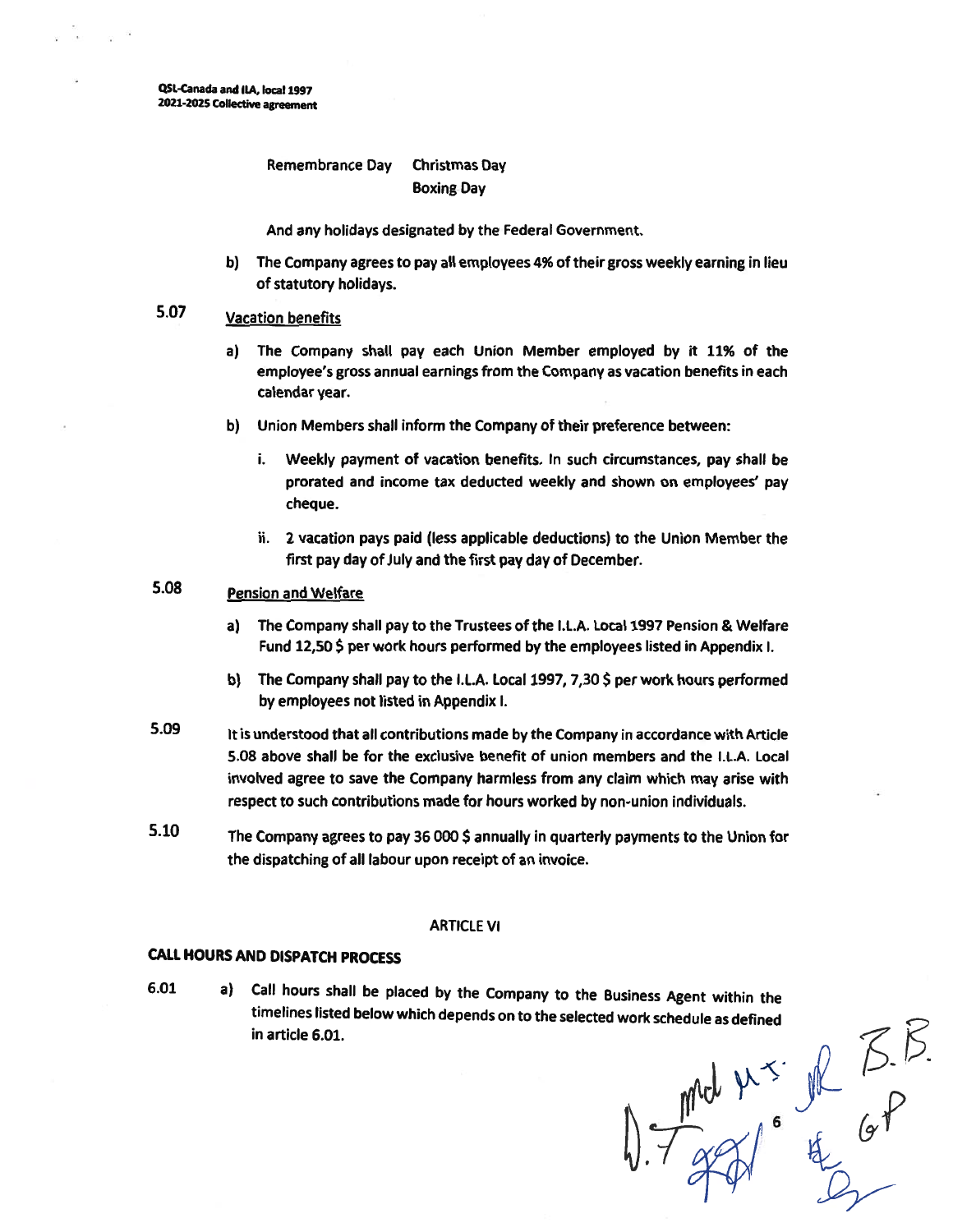QSl -Canada and ILA,local 1997 2021-2025 Collective agreement

| Work schedule starting at: | Orders shall be placed by no later than: |  |
|----------------------------|------------------------------------------|--|
| $7:00 \text{ am}$          | 3:00 pm the day before                   |  |
| $11:30$ am                 | 7:00 pm the day before                   |  |
| $3:30$ pm                  | 7:00 pm the day before                   |  |
| 11:00 pm                   | 2:00 pm the same day                     |  |

Union provides the dispatch report to the Company no later than <sup>15</sup> minutes before the start of the shift.

The dispatch report provided to the Company will include the name of the employees as well as other information such as but not limited to, shift, work location, and assignment.

All orderswhen <sup>p</sup>laced shall not be subject to cancellation, except as provided for in 6.04.

- <sup>b</sup>) Extenuating circumstance shall be agreed upon by the Company and the Union.
- If Monday is <sup>a</sup> Holiday then in ordering labour the Company shall <sup>p</sup>lace such orders with the Business agent or his representative no later than <sup>10</sup>:<sup>30</sup> <sup>a</sup>.m. on Sunday, indicating the initial start time. Re-ordering of labour for <sup>a</sup> subsequent period on the holiday Monday shall be done by the Company from period to period, on the holiday Monday at normal ordering times. **6.02**
- <sup>a</sup>) Any employee who started to work shall receive <sup>a</sup> minimum of <sup>4</sup> hours. 6.03
	- b) If cancelled twenty (20) minutes before the start of any work period, two (2) hours are to be paid as per Appendix III. Employees shall not be required to stand by.
- The Company and the Union shall be the judge of the weather and working conditions and in each case shall determine whether work shall commence or shall be halted. The Company shall not unreasonably require work to be done in inclement weather. 6.04

# 6.05 Dispatch process

The Union recognizes its responsibility to dispatch the employees efficiently and ensure sufficient availability of qualified labor in accordance with Appendix IV.

 $17 \frac{mhr}{f} \frac{m^2m^2m}{f} \frac{dP}{dr}$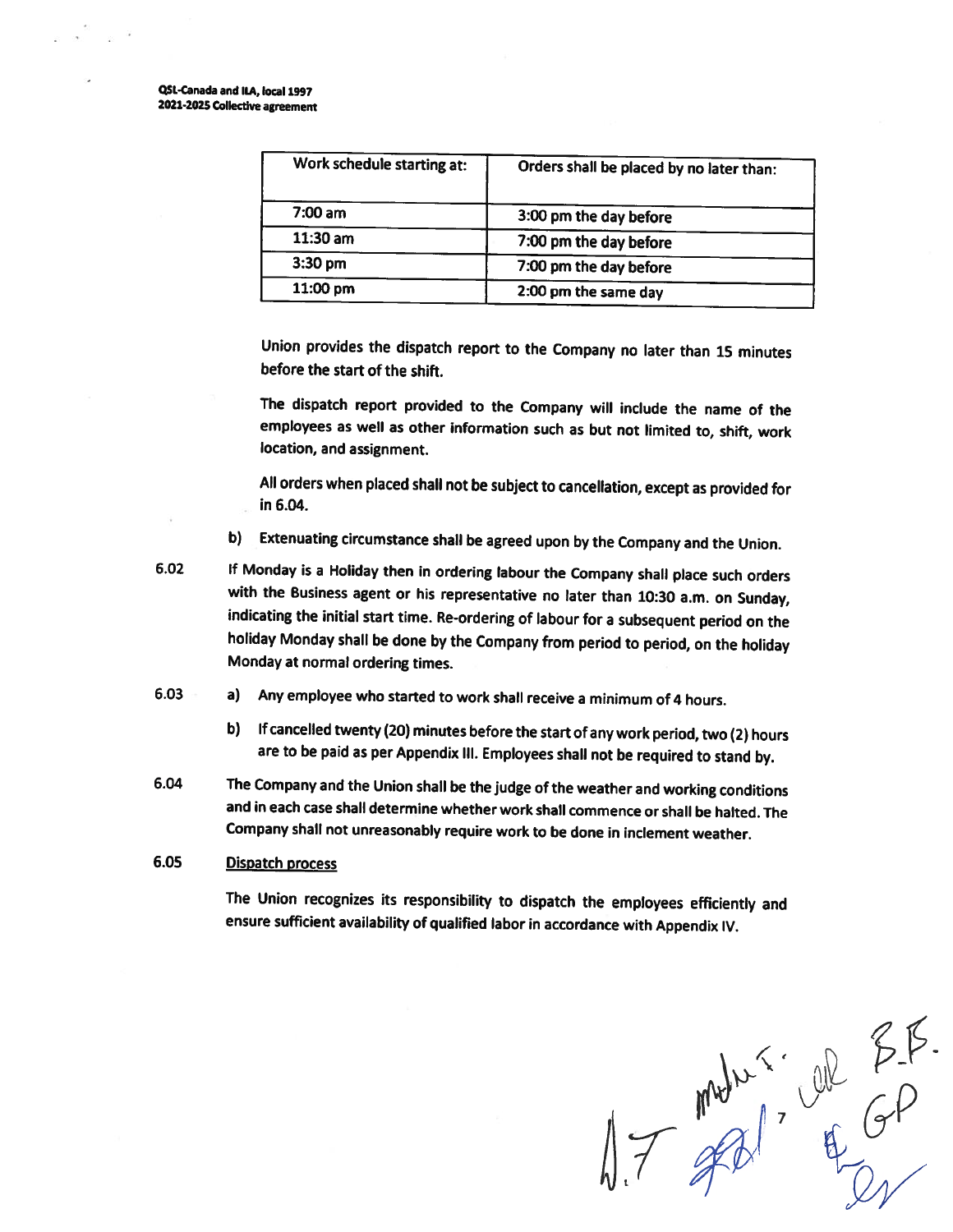**QSL-Canada andILA,local1997 2021-2025 Collective agreement**

#### **ARTICLE VII**

#### **GENERAL**

- **7.01 The Company agrees that any new stevedoring operation undertaken by it in the Port of Oshawa involving the handling of cargo shall be governed by the provisions of this agreement.**
- **7.02 When <sup>a</sup> Hatch tender cannot be seen, an extra employee shall be dispatched when required.**
- **All orders to the employees must be issued through their General foreman, who in turn shall be subject to orders from the Company'<sup>s</sup> Superintendents or their representative. It is understood that the General foreman as well as the Company'<sup>s</sup> Superintendents or their representative have the duty to intervene directly to ensure proper application of Company'<sup>s</sup> Policies, Regulations, standard operational procedure,health and safety and quality of service. 7.03**
- **Pay day shall be each Thursday direct deposit. If <sup>a</sup> holiday falls on <sup>a</sup> Thursday pay day shall be preceding day. For the purposesof making up the payroll,the work week shall deem to end on Saturday midnight.It is the employee'<sup>s</sup> responsibility to communicate any change in his personal contact information to the Company and to the Unionoffice. 7.04**
- **7.05 In the event of technological change,employees will be trained accordingly.**
- **The Company shall at all times supply gangs with suitable drinking water. 7.06**
- **7.07 Bereavement Leave**

**In the eventof <sup>a</sup> passingofthe spouse or child of <sup>a</sup> Union member,he shall be entitled to <sup>a</sup> single bereavement period of five (5) regular working days following such passing.**

**In the event of <sup>a</sup> passing of other immediate family members,Union members shall be entitled to <sup>a</sup> single bereavement period of three (3) regular working days following such passing.**

**The Union may have to provide supportive document for <sup>a</sup> bereavement leave upon request by the Company.**

**During such period the employee shall be paid for those regular hours for which he would have been called to work.**

# **7.08 Union meeting**

**conducted during working hours.**

Unless there is a prior agreement with the Company, Union business should not be<br>
conducted during working hours.<br>  $\frac{1}{2}$ <br>  $\frac{1}{2}$ <br>  $\frac{1}{2}$ <br>  $\frac{1}{2}$ <br>  $\frac{1}{2}$ <br>  $\frac{1}{2}$ <br>  $\frac{1}{2}$ <br>  $\frac{1}{2}$ <br>  $\frac{1}{2}$ <br>  $\frac{1}{2}$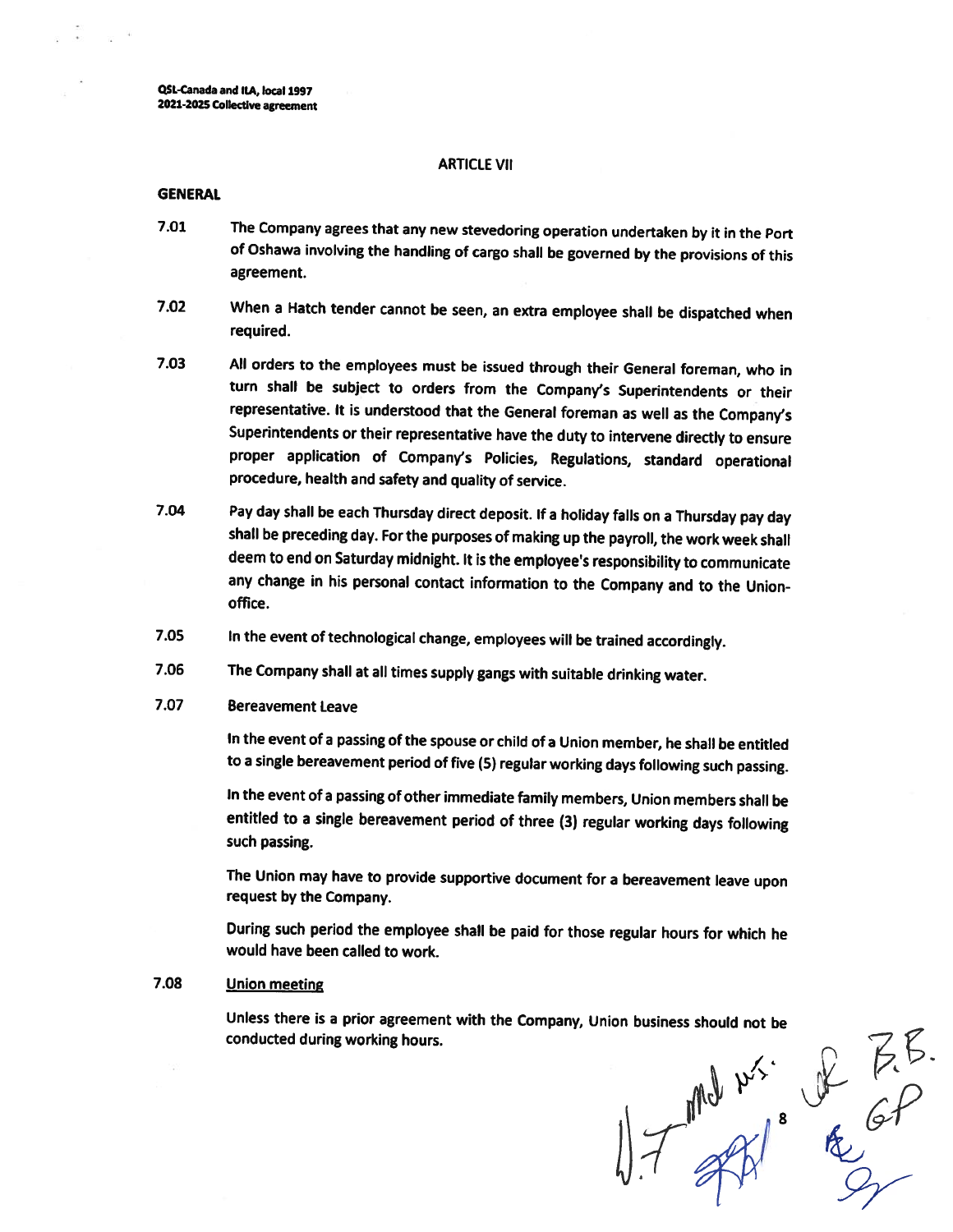**QSt-Canada and <sup>I</sup>LA,local 1997 2021-202<sup>S</sup> Collective agreement**

**The employee representative on the Health and Safety Committee will be paid the hourly base rate as outlined in Appendix II. (pg. <sup>13</sup>) while performing predetermined activities with the Health and Safety Committee in accordance with the Canada Labour Code and its regulations. 7.09**

#### **ARTICLE VIII**

#### **PROGRESSIVE DISCIPLINE**

- **It is the responsibility of the Company to apply disciplinary measures which includes verbal warning, written warning, suspension, or dismissal depending on the seriousness or frequency of the alleged offence. 8.01**
- **Written warnings or disciplinary measures noted on an employee'<sup>s</sup> file shall be used against him for <sup>a</sup> period of <sup>2</sup> <sup>000</sup> worked hours or <sup>18</sup> months, whichever period is shorter. 8.02**

**New warnings or disciplinary measures of the same nature during this period will however extend it for an additional <sup>2</sup> <sup>000</sup> worked hours or <sup>18</sup> months period, whichever is shorter.**

#### **ARTICLE IX**

# **GRIEVANCES AND ARBITRATION**

- **<sup>1</sup>) Any complaint by one or more employees will be communicated to the General Foreman and or union Business Agent who will inform immediately and verbally the management of Oshawa Terminal. 9.01**
	- **<sup>2</sup>) Ifgrievance is notresolved withinfive (5) workingdays,the Union must formulate <sup>a</sup> grievance in writing the five (5) working days following and forward it to the management of Oshawa Terminal to be submitted to the grievance committee.**
	- **<sup>3</sup>) The Union shall appoint or otherwise select <sup>a</sup> grievance committee to consist of not more than five (5) persons and shall notify the company of the names of the members of the grievance committee. However, the Union and the Company shall have the right to appoint of otherwise select <sup>a</sup> substitute for any of the members of their respective grievance committee whenever they deem substitution necessary.**
	- **<sup>4</sup>) Allgrievances submitted to the committee up to the Fridayof the week preceding the committee meeting shall be dealt with at the quarterly grievance committee meeting. <sup>A</sup> grievance may be discussed at <sup>a</sup> maximum of three (3) grievance committee meetings. If the grievance is not settled at these meetings, it may be the ministry of labor if the said parties cannot agree on <sup>a</sup> choice of an arbitrator. The arbitrator'<sup>s</sup> fees will be equally divided by the parties.**

**submitted** to a single arbitrator. An arbitrator will be chosen by the parties or, by<br>the ministry of labor if the said parties cannot agree on a choice of an arbitrator.<br>The arbitrator's fees will be equally divided by t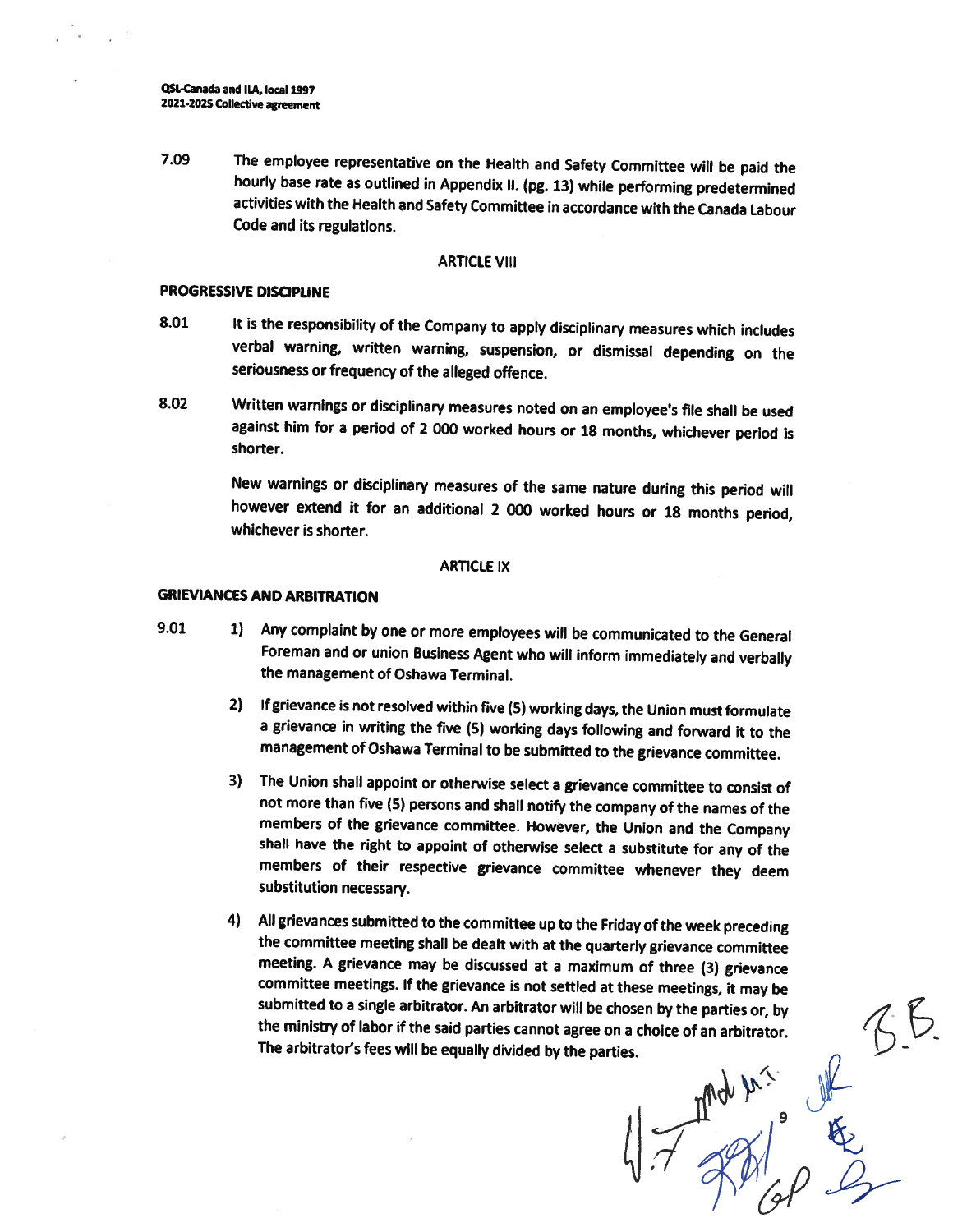- **<sup>5</sup>) The arbitrator will have jurisdiction over any matter relating to the interpretation or application of the agreement.**
- **Any grievance that has not been settled orreferred to an arbitrator after <sup>a</sup> period 6) of nine months in accordance with the provisions of this article will be automatically considered withdrawn.**
- **The arbitrator shall sit the maximum of thirty days from the date of his 7) appointment unless an extension has been mutually agreed upon by the parties and shall render his decision and report to the parties within <sup>a</sup> reasonable time.**
- **The arbitrator'<sup>s</sup> decision will be final and binding for both parties. 8)**
- **In the event that management wished to file <sup>a</sup> grievance,it may due so following 9) the procedure beginningwiththe firstone,8.01a). Above and proceed there from as set forth in 8.01.**
- **The Union and the Company agree thatthey will not uphold incompetence,shirking of work, pilfering, or broaching of cargo, drinking of alcoholic beverages on the job or reporting for work under the influence of alcohol. Subject to his rights to submit <sup>a</sup> grievance, any employee is subject to discharge or otherwise for committing any of the above offences or for any just cause. Any claim by an employee or by the Union that he has been discharged, disciplined, demoted, transferred, reprimanded, or otherwise disciplined without just or reasonable cause, may be the subject matter of <sup>a</sup> grievance. Any employee suspended or discharged by the Company will not be dispatched by the Union unless he is reinstated by agreement of the parties or by an arbitrator. 9.02**
- **Charges against an employee resulting in dismissal or suspension or other discipline may be resolved by confirming the Company'<sup>s</sup> action,or by restoring the employee to his former position with full compensation for all time lost or by any other arrangement which is considered just and equitable by the parties or by <sup>a</sup> single arbitrator. 9.03**
- **9.04 In view of the orderly arrangements provided by this agreement for the settling of disputes, the Union agrees with the Company that during the lifetime of this agreement there shall be no strike, slowdown or stoppage of work either complete or partial and the Company agrees that there shall be no lockout.**

 $47$  and  $x^3$  is  $x^4$  of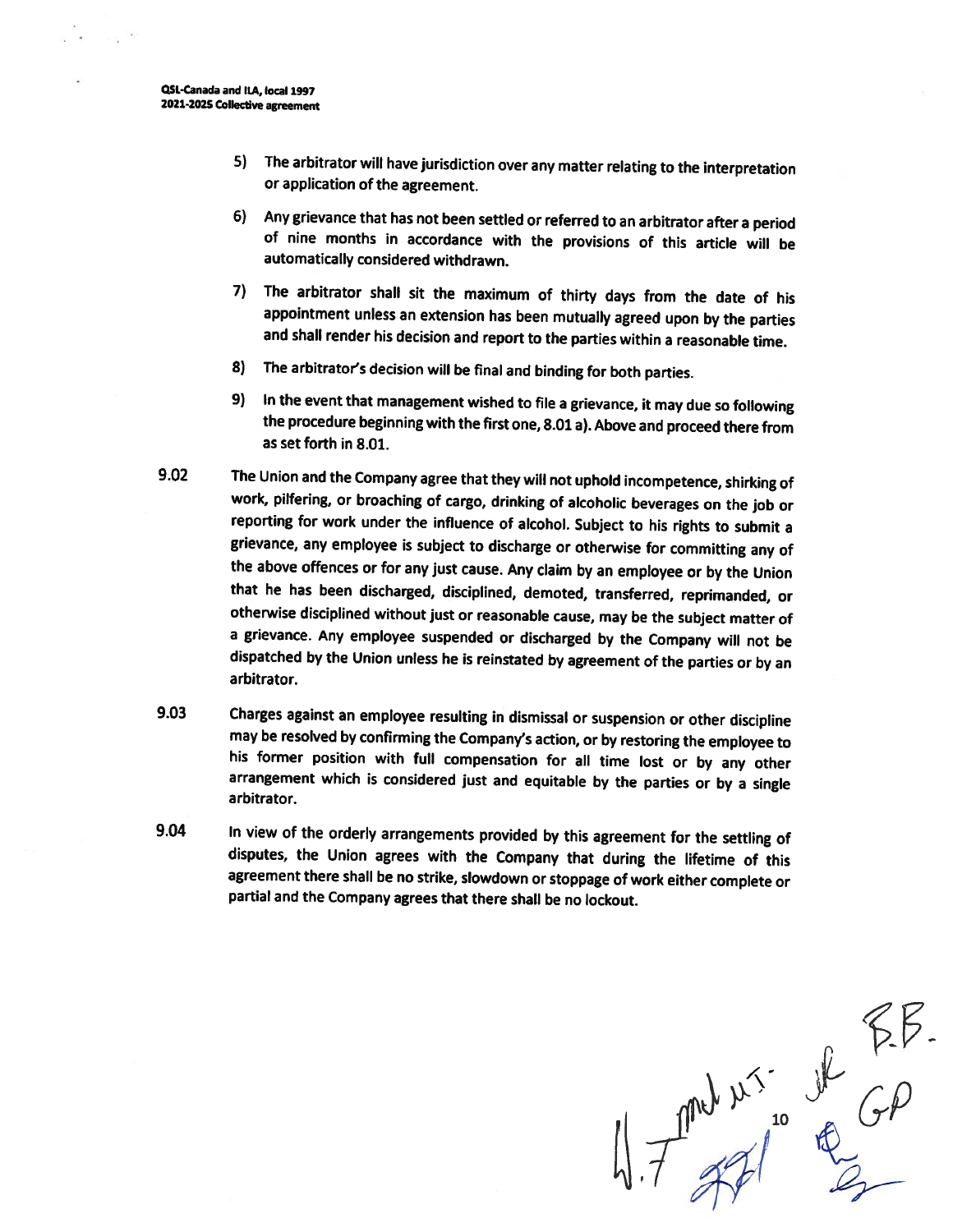**QSl-Canada and ILA,local 1997 2021-202SCollective agreement**

# ARTICLE X

### **TERMINATION**

**10.01** This agreement shall come into effect January1,2021and shall remain in force up to and including the 31st day of December, 2025 unless within the period of sixty (60) days prior to the 31 $<sup>st</sup>$  day of December 2025, or prior do December 31 $<sup>st</sup>$  in any year</sup></sup> thereafter, either party shall furnish the other party with <sup>a</sup> notice of its desire to commence negotiations for the purpose of revising this agreement.

> In the event that such a notice is given, this agreement shall continue in full force and effect during the period in which the negotiations are in progress for the revision of this agreement, and until written notice of termination is given by one of the parties after the time limits provided in Section <sup>180</sup> of the Canada Labour Code have been completed.

IN WITNESS WHEREOF, the Parties have signed in Oshawa, Ontario in April 2021:

**QSL Canada inc. ILA LOCAL 1997** Éric Lapointe

Nathalie Rousseau

 $\frac{0}{\text{Date}}$ *fk/h/zi* Date Bfrian Bessie Date/ Chandran Valappil

*0S)<sup>r</sup>>}<sup>z</sup>***<sup>I</sup>**

'

*0*

Michel Thivierge Date Greg Prentice Date Date

evin Hawthorn

Mike Irniger

 $\rightarrow$ 

Declan Fitzpat

 $s/13$  /2  $\frac{1}{2}$  author  $\frac{28}{25}$ /13/2/

**11**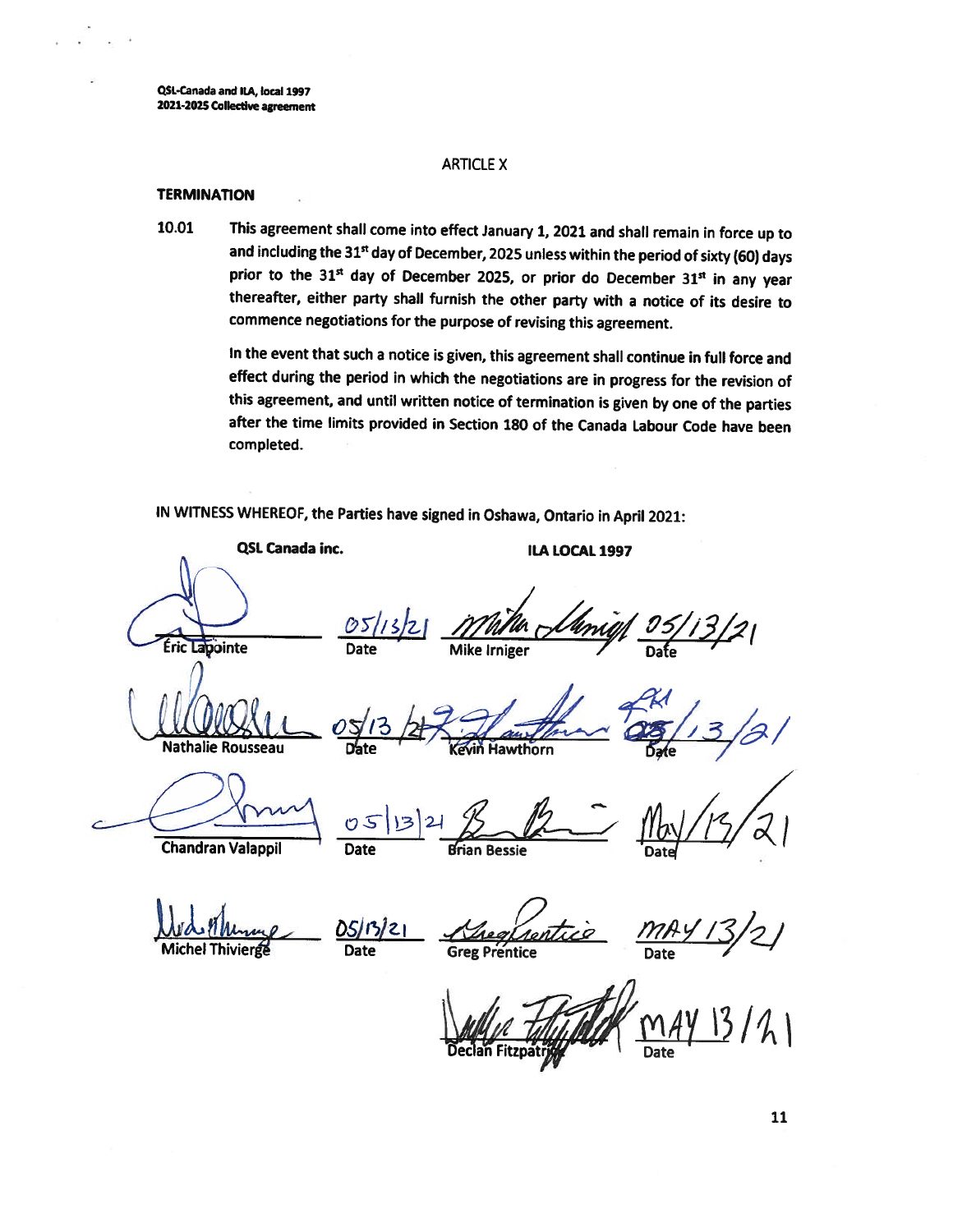**QSL-Canada and <sup>I</sup>LA,local1997 -2025 Collective agreement**

# **APPENDIX I**

# **Union members**

|                         | <b>LAST NAME</b> | <b>FIRST NAME</b> |    | <b>LAST NAME</b> | <b>FIRST NAME</b> |
|-------------------------|------------------|-------------------|----|------------------|-------------------|
| 1                       |                  |                   | 20 |                  |                   |
| $\overline{\mathbf{c}}$ |                  |                   | 21 |                  |                   |
| $\overline{\mathbf{3}}$ |                  |                   | 22 |                  |                   |
| $\ddot{\mathbf{4}}$     |                  |                   | 23 |                  |                   |
| $\mathsf S$             |                  |                   | 24 |                  |                   |
| $\bf 6$                 |                  |                   | 25 |                  |                   |
| $\overline{7}$          |                  |                   | 26 |                  |                   |
| 8                       |                  |                   | 27 |                  |                   |
| 9                       |                  |                   | 28 |                  |                   |
| 10                      |                  |                   | 29 |                  |                   |
| 11                      |                  |                   | 30 |                  |                   |
| 12                      |                  |                   | 31 |                  |                   |
| 13                      |                  |                   | 32 |                  |                   |
| 14                      |                  |                   | 33 |                  |                   |
| 15                      |                  |                   | 34 |                  |                   |
| ${\bf 16}$              |                  |                   | 35 |                  |                   |
| $17$                    |                  |                   | 36 |                  |                   |
| 18                      |                  |                   | 37 |                  |                   |
| 19                      |                  |                   | 38 |                  |                   |

**At the opening of each operating season, or any other time, should it become necessary, the** Company and the Union shall discuss and agree if employees should be added to the list, on the **basis of <sup>a</sup> union/non-union work hour ratio not to exceed <sup>70</sup>/30.**

**For the duration of this collective agreement, the number Qf union members shall not be lower than 35.**

 $B.$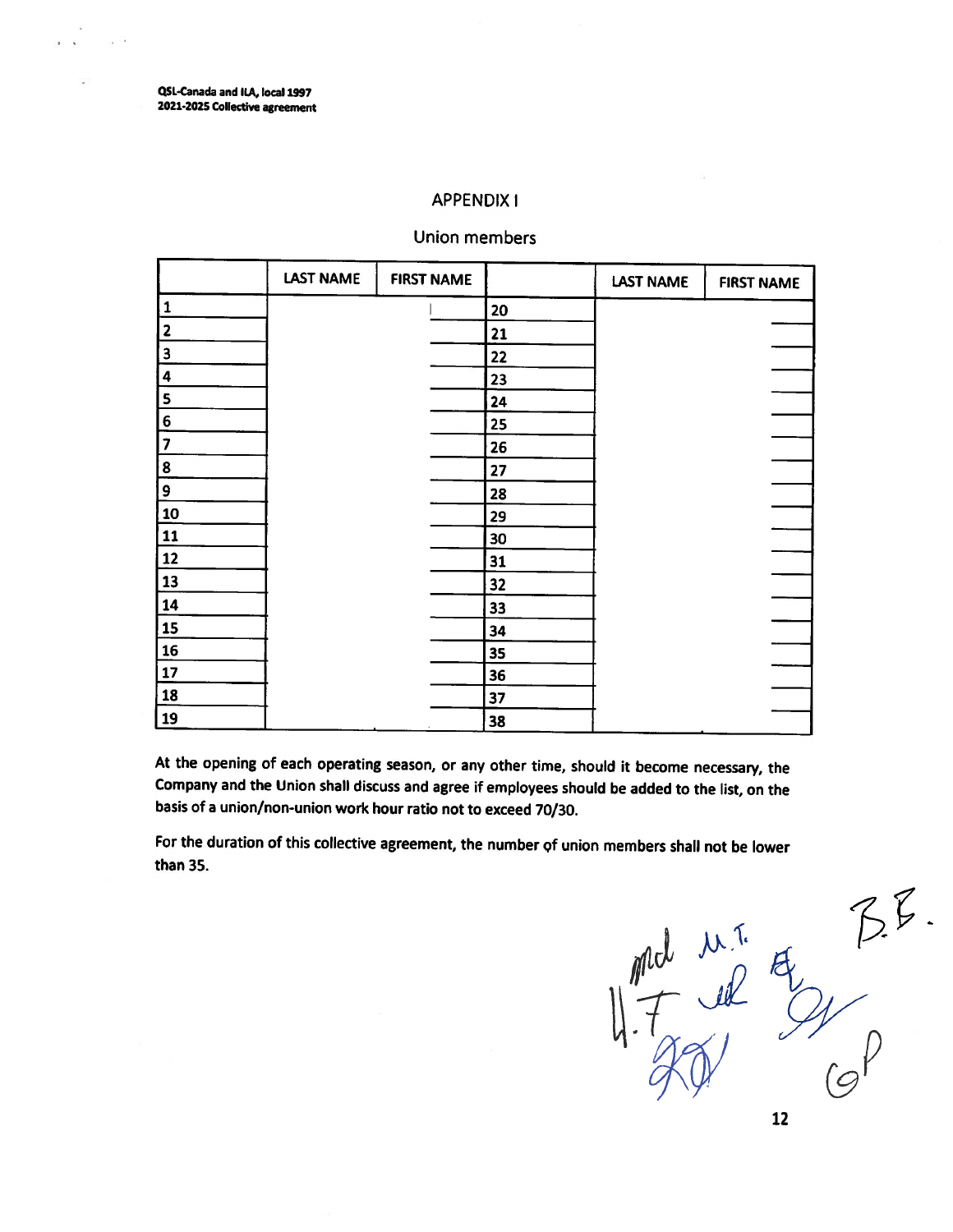**QSL-Canada andILA,local 1997 <sup>2021</sup>-2025 Collective agreement**

#### **APPENDIX II**

# **SCHEDULE OF WAGES**

# **Regular rates of pay**

| <b>Status</b>                                | 2021    | 2022    | 2023    | 2024    | 2025    |
|----------------------------------------------|---------|---------|---------|---------|---------|
| <b>Employees listed in</b><br>Appendix I     | 37,225  | 37,96\$ | 38,72\$ | 39,50\$ | 40,29\$ |
| <b>Employees not</b><br>listed in Appendix I | 23,00\$ | 23,40\$ | 23,81\$ | 24,23\$ | 24,65\$ |

#### **Premium**

| <b>GENERAL FOREMAN</b> | Add \$5.00 per hour to basic rate premium |
|------------------------|-------------------------------------------|
| <b>HEAD CHECKER</b>    | Add \$5.00 per hour to basic rate premium |
| <b>WALKING BOSS</b>    | Add \$1.00 per hour to basic rate premium |

**Obnoxious and Refrigerated Cargo. The Company agrees to pay one dollar per hour premium to longshoremen while handling all cargoes declared obnoxious.**

**Hazardous Cargo. The Company agrees to pay double the basic rate to longshoremen while handling cargoes declared hazardous.**

 $17.7000 m<sup>2</sup> h.<sup>2</sup> g.<sup>2</sup> g.<sup>2</sup> g.<sup>2</sup> g.<sup>2</sup> g.<sup>2</sup>$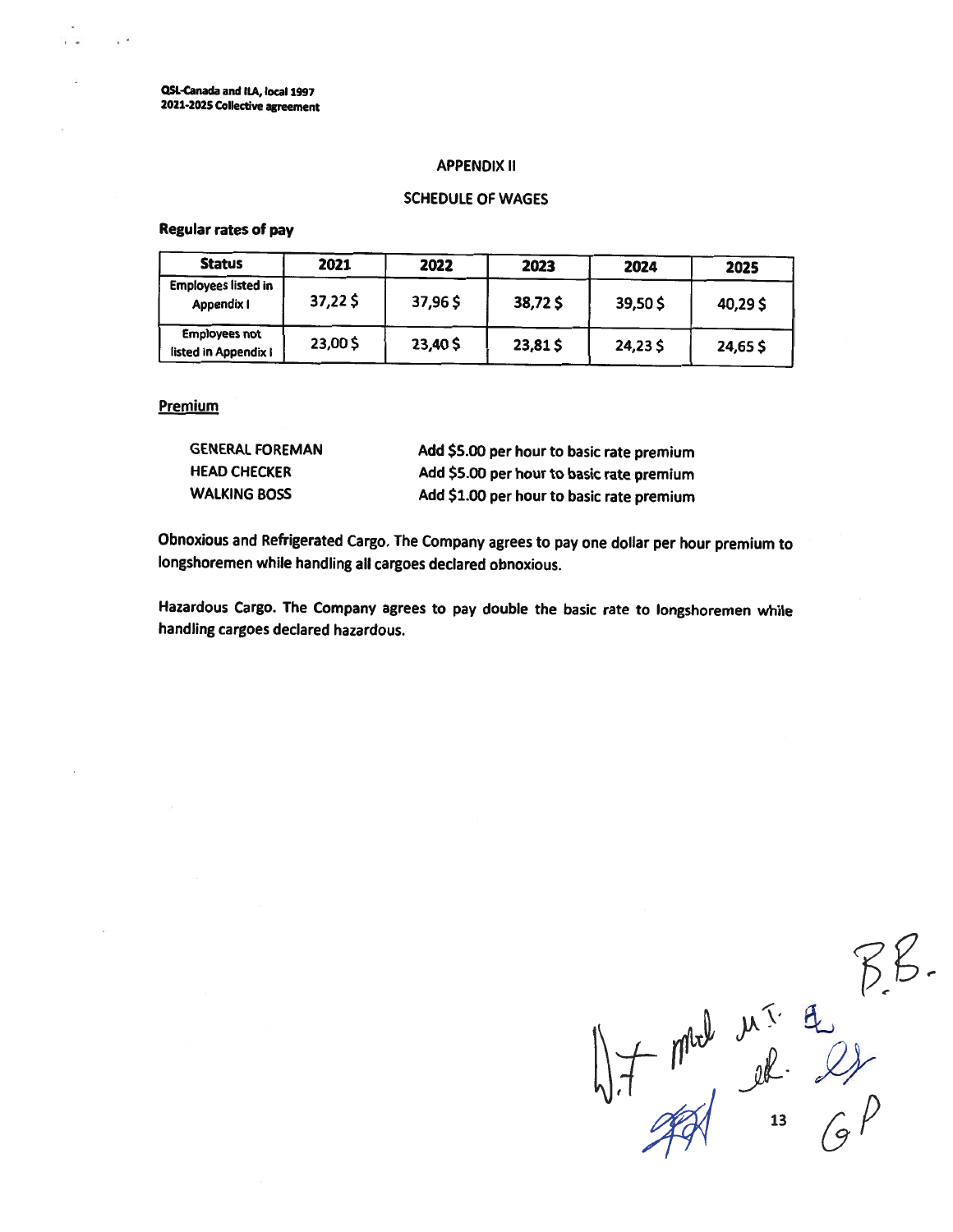**QSL-Canada and ILA,local 1997 <sup>2021</sup>-2025 Collective agreement**

#### **APPENDIX III**

# **SCHEDULE OF RATES**

# **Regular work periods on steel vessels**

|                                 | Monday to<br>Friday      | Saturday | Sunday and<br><b>Holidays</b> |
|---------------------------------|--------------------------|----------|-------------------------------|
| 7:00 to 11:00 am                |                          | 1.5      |                               |
| 11:00 to 11:30 am               |                          | 2        | 3                             |
| 11:30 to 3:30 pm                |                          | 1.5      |                               |
| 3:30 to 4:00 pm                 | $\overline{\phantom{a}}$ | 2        | 3                             |
| 4:00 to 8:00 pm                 | 1.5                      | 1.5      | າ                             |
| Article 5.02<br>(past 12 hours) |                          | З        | 3                             |
| <b>Work Throughs</b>            |                          |          |                               |
|                                 |                          | 3        | 3                             |

### **Bulk**

| <b>From Monday to Friday</b> |                           |  |  |
|------------------------------|---------------------------|--|--|
| First 8 hours:               | <b>Regular time</b>       |  |  |
| Last 4 hours:                | Time and one half         |  |  |
|                              | <b>Saturday</b>           |  |  |
| All hours:                   | Time and one half         |  |  |
|                              | <b>Sunday and Holiday</b> |  |  |
| All hours:                   | Double time               |  |  |
|                              |                           |  |  |

A Premium of 1\$/h is applicable for the night shift on bulk (from 7 pm to 7 am). The nightshift on salt and cement shall be guaranteed a minimum of eight (8) hours, subject to **6.04 of the collective agreement.**

# **Grain shifts**

- **• Regular time from Monday to Friday, Time and <sup>a</sup> half on Saturday and Double time on Sunday and Holidays**
- **•The night shift is from <sup>11</sup>:<sup>00</sup> pm the previous day to <sup>7</sup>:00am.**

# **Evening shifts for tailgating, maintenance and yard work**

**•Sunday and Holidays**

**Regular time from Monday to Friday,Time and <sup>a</sup> half on Saturday and Double time on**